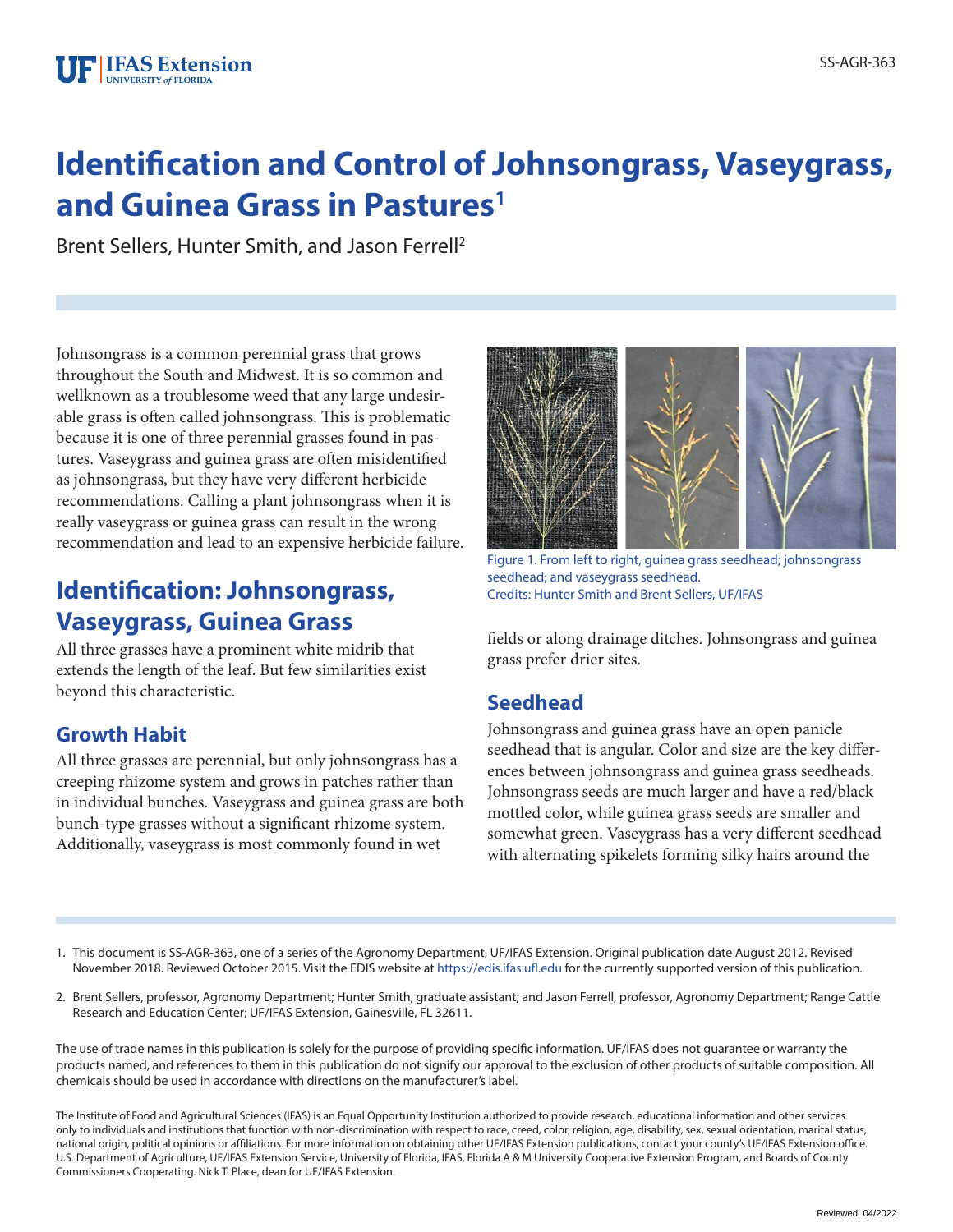seeds. Seeds are produced along the entire length of the seedhead branch, which does not occur in johnsongrass or guinea grass seedheads.

#### **Seeds**

Guinea grass has small, oval, light green seeds, which often have wrinkles. Vaseygrass seeds have similar characteristics but are flatter, with the presence of hairs. Johnsongrass has much larger, pointed seeds that develop a reddish/brown tint as they mature.



Figure 2. From left to right, guinea grass seedhead branch; johnsongrass seedhead branch; and vaseygrass spikelet. Credits: Hunter Smith and Brent Sellers, UF/IFAS

#### **Stems**

The stems of johnsongrass and guinea grass can look very similar. Inspection of the stems will show scattered but abundant hairs along the stem of guinea grass. Stem hair on guinea grass varies because of the different biotypes. Johnsongrass stems are totally smooth with no hairs. Vaseygrass stems have hairs where the leaf meets the stem or on the stem toward the base of the plant. This is because vaseygrass will generally lose stem hairs as the stems elongate.

#### **Leaves**

Johnsongrass leaves have a large white midrib and a smooth, glossy appearance. Guinea grass leaves have a less prominent white midrib, and the undersides are rough with stiff hairs. Vaseygrass leaves are long and narrow with an indented midrib and crinkled leaf margins.



Figure 4. From left to right, guinea grass leaf blade; johnsongrass leaf blade; vaseygrass leaf blade. Credits: Hunter Smith, UF/IFAS



Figure 5. Vaseygrass leaf margin. Credits: Hunter Smith, UF/IFAS

#### **Roots**

A fifth and final identification method is to pull or dig up the roots. All three of these grasses are perennial, but johnsongrass has large white rhizomes that are easily seen if the plant is well established. Vaseygrass and guinea grass have smaller, more fibrous root structures compared to johnsongrass.



Figure 6. Guinea grass root structure Credits: Hunter Smith, UF/IFAS